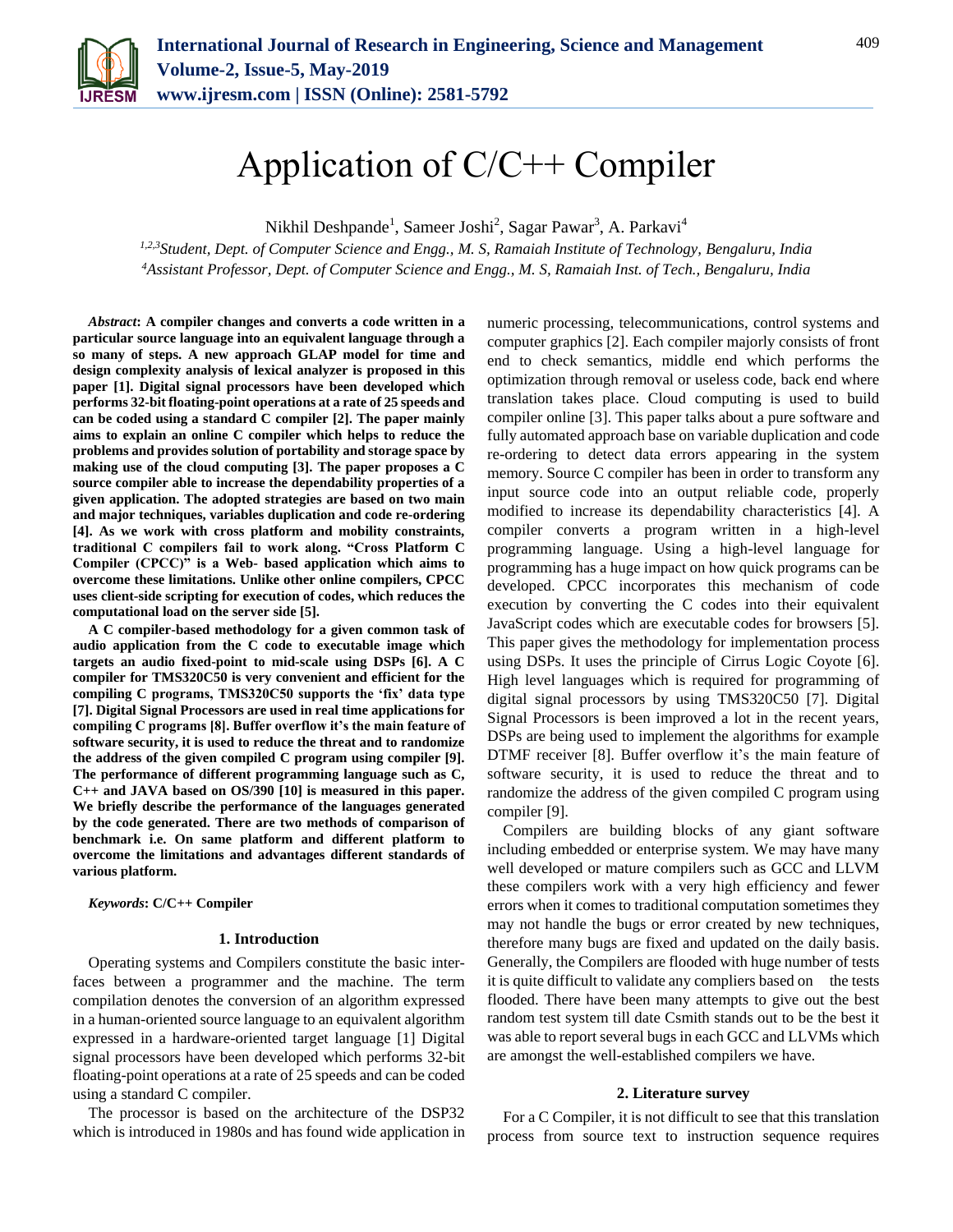

considerable effort and follows complex rules. The construction of first C compiler involved about 18-man effort and figured among the largest programming projects of the time [1]. The main advantage of cloud computing over the other non-network methods is quickly processing. The main reason for creating the project is to provide a centralized compiling scheme for organizations or institutions. Also, the process of maintenance and distribution of dynamic usernames and passwords will be greatly simplified [3]. Many Researchers showed high percentage of faults cause, A Fail Silent Violation Behaviour, it is said that it is possible to achieve a high degree of Fair Silent Behaviour in ordinary computers [4]. A compiler generates an object file for compilation of the host alone. The cross compiler switches it configuration from the host specific to the embedded system specific. The client gets the connection of all the executable records that are available, and the code is then executed [5].

The C compiler for the embedded Systems it compares the implementation flow steps with one another in order to get the required output for the given program. It also checks the code using DSPs which is based on embedded Systems [6]. The TMS320C50 structure uses the GNU C compiler for the fixedpoint C programs. The compiler structure uses the scaling and optimization code [7]. The DSP32 contains 160ns instructions which can be divided into cycle times, and it can execute over

12.5 million of different floating-point operations per second for the given program [8]. Visual Studio  $C_{++}$  which helps in reducing the attackers which can attack on over-flow and cookie. If a program runs in the Visual Studio  $C_{++}$  with GS option on, it produces a cookie which may lead to security issues of the system [9].

C is the most preferred language by the beginners hence it makes the cross compiler platform necessary (CPCC). There are different modules present in this system with different functionality some of the modules are Registration Module, Code Selection Module Code Storage Module, Challenges, Execution, Evaluation this make a complete package of cross compiler platform. CPCC is mainly designed for students, educational bodies. Students login their credentials to exploit the features. This Platform is quite user friendly admins can post or withdraw comments on the codes present on the platform, admins are also given the veto power to view the users account to maintain the platforms accessibility.

# **3. Conclusion**

Simplicity and Modularity of the code are important for reasons such as your code is much more likely to be correct, and you will be able to respond to changes in the source language specification. In this course, it is set very lax targets for both, emphasizing correctness instead. This will lead to optimise the generated code even more [1]. A new digital signal processor called DSP32C is used to perform 32-bit floating point operations at certain speed and can be programmed using C compiler. The speed of this can be even more increased. Hence

this paper concludes by saying about the increase in the speed of Compiler [2]. By integrating and enhancing the capabilities of these essential technologies, here it is introduced that of 'Online Compiler' and to contribute to the current examination system. There would be a cloud where there will be a server which would have the power to compile the students code stored on another machine [3]. Here RECCO, Reliable Code Compiler, able to automatically generate reliable version of any source C code. The tool exploits an effective code reordering algorithm and a customizable variable duplication technique to generate a reliable code able to detect the occurrence of critical data faults [4]. Here it is thus analyzed the traditional C compilers and identified the major limitations as platform dependency and immobility of codes. So we have proposed CPCC (Cross Platform C Compiler); a Web Application; which makes the C compiler platform independent. Besides this, it is faster than Turbo C which helps programmers to complete their work swiftly [5]. It gives the amount of time consumed by a man to execute a given program within the given period along with their code size. This application tries to match the implementation complexity which compares the developer and the code which is written by them [6]. This paper gives the new data types which supports fixed-point arithmetic rules using TMS320C50 which gives digital signal processor. It provides the C compiler which checks the acceptable comparison for the SQNR [7]. The given paper provides the simple set of rules for generating assembly language code which is present in compiler. It uses DSP32/C to the given set of instructions in the system by considering their optimization strategies [8]. Visual studio provides the security check tools to avoid the risk of vulnerable buffers. The drawback of the Visual studio is that they cannot prevent all the kinds of buffer overflows. Visual studio is used to increase the security of the software and to avoid risk of hacking by some third parties [9].

Like most of the compilers architecture this compiler is also divided into three parts Front end ,the Middle end and the Back end .All the parts have their respective jobs initiating with Front end it checks for syntactical and lexical errors after handling this errors it converts the given code into some intermediate representation (IR).Everything is in the form of tree this in technical term is called as GENERIC[10]. In the middle layer the major part of the optimizing the complex statement is done by GIMPLE [11]. Conversion of code form from generic to gssimple is called gimplification . Further in Back end the code received from the GIMPLE is optimized and the intermediate representation(IR) is converted into Ma- chine code and feed into machines.

## **References**

- [1] Jatin Chhabra, Hiteshi Chopra, and Abhimanyu Vats, "Research paper on Compiler Design," in Internatonal Journal of Innovative Research in Technology, vol. 1, no. 5, 2014, pp. 151-153.
- [2] J.R. Boddie; C.J. Garen; M.L. Fuccio; J. Tow, A floating point DSP with optimizing C compiler, 1988 International Conference onA coustics, Speech, and Signal Processing, 1988. ICASSP-88., May 1988.